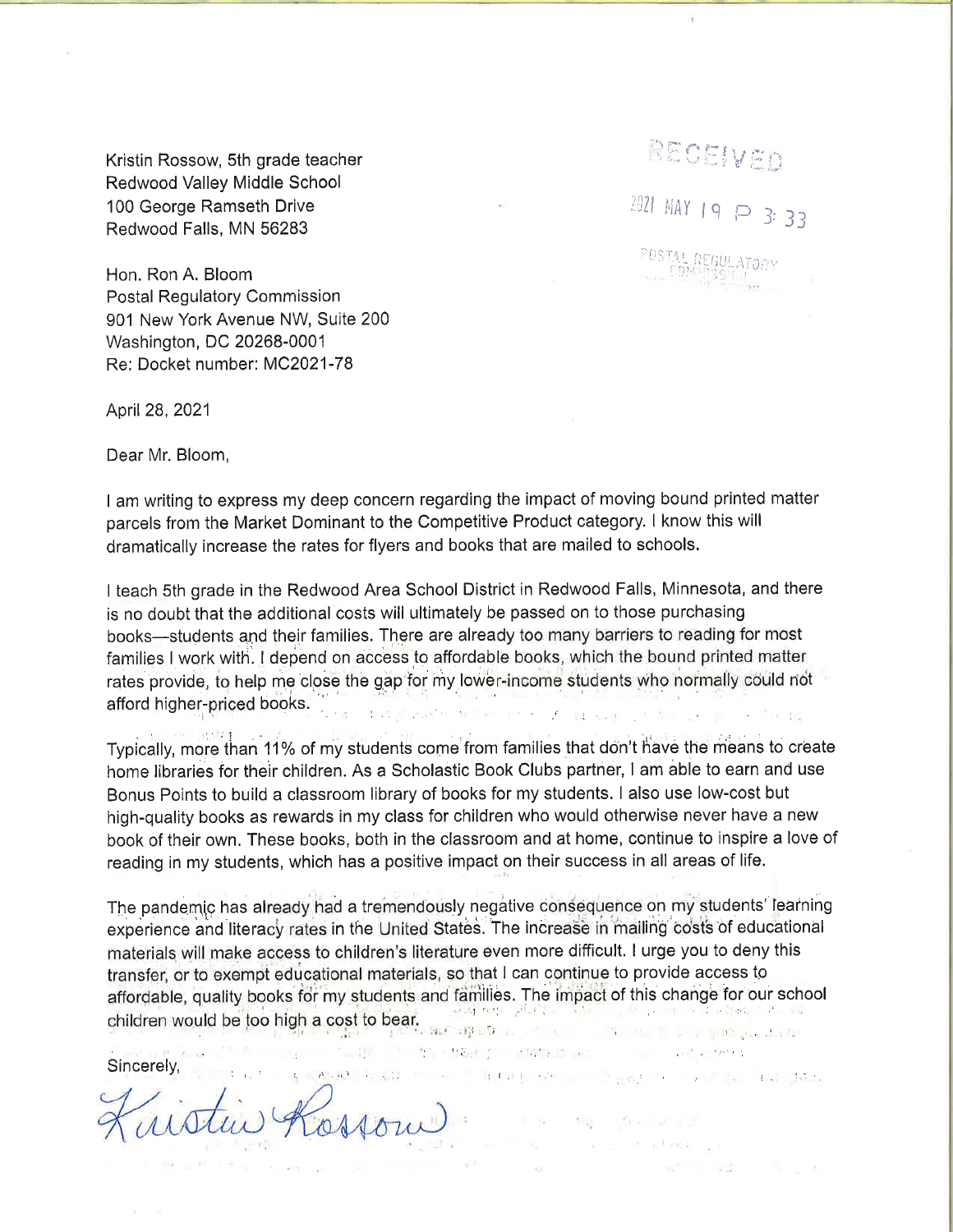Kristin Rossau Redwood Valley Middle School<br>100 George Ramseth Dn<br>Redwood Falls, MN 56283



Hon. Ron A. Bloom Postal Regulatory Commission<br>901 New York Avenue NW, Suite 200<br>Washington, D.C. 20268-0001

Re: Docket Mumber. MC2021 Improposition in monopolitation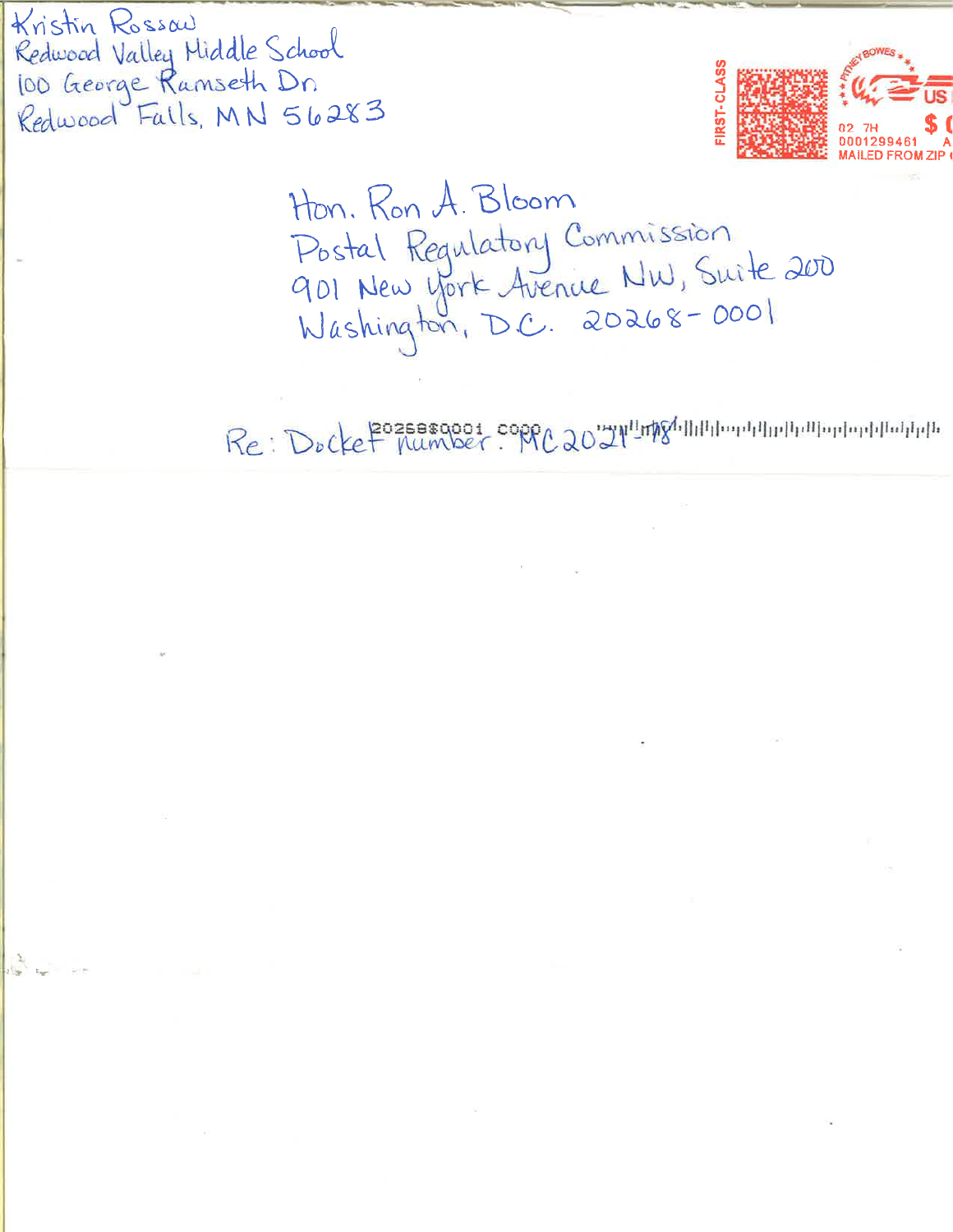Kristin Rossow, 5th grade teacher Redwood Valley Middle School 100 George Ramseth Drive Redwood Falls, MN 56283

Hon. Carolyn B. Maloney Postal Regulatory Commission 901 New York Avenue NW, Suite 200 Washington, DC 20268-0001 Re: Docket number: MC2021-78

April28,2021

Dear Ms. Maloney,

I am writing to express my deep concern regarding the impact of moving bound printed matter parcels from the Market Dominant to the Competitive Product category. I know this will dramatically increase the rates for flyers and books that are mailed to schools.

I teach 5th grade in the Redwood Area School District in Redwood Falls, Minnesota, and there is no doubt that the additional costs will ultimately be passed on to those purchasing books-students and their families. There are already too many barriers to reading for most families I work with. I depend on access to affordable books, which the bound printed matter is rates provide, to help me close the gap for my lower-income students who normally could not afford higher-priced books. FOR INTERFERIES A RUNG STORE CHERE AND LIGHT THE . . $\Lambda$  . On  $\mathfrak{g}^*$  ,  $\chi$  , if of the particles  $\chi^*$  . If  $\chi$  , or ,  $\chi$  is a set  $\chi$  . If  $\chi$  is a set  $\chi$ 

Typically, more than 11% of my students come from families that don't have the means to create home libraries for their children. As a Scholastic Book Clubs partner, I am able to earn and use Bonus Points to build a classroom library of books for my students. I also use low-cost but high-quality books as rewards in my class for children who would otherwise never have a new book of their own. These books, both in the classroom and at home, continue to inspire a love of reading in my students, which has a positive impact on their success in all areas of life. A PER SERVICE THE SERVICE OF THE PERSON WAS CONSUMED.

The pandemic has already had a tremendously negative consequence on my students' learning experience and literacy rates in the United States, The increase in mailing costs of educational materials will make access to children's literature even more difficult. I urge you to deny this transfèr, or to éxempt educational materials, so that I can continue to provide access to affordable, quality books for my students and families. The impact of this change for our school anordable, quality books for triy students and families.<br>children would be too high a cost to bear; it ...  $f$  ...  $f$  ...  $f$  ...  $f$  ...  $f$  ...,  $f$  ...  $f$  ...  $f$  ...,  $f$  ...,  $f$  ...,  $f$  ...,  $f$  ...,  $f$  ...,  $f$  ...,  $f$  ...,  $f$  ...,  $f$  ...,  $f$  ...,  $f$  ...,  $f$  ...,  $f$  ...,  $f$  ...,  $f$  ...,  $f$  ...,  $f$   $\textsf{Since}$ rely, the state of  $\alpha$  and the right that  $\alpha$  is the state of  $\alpha$ 

and the company to the property of some of Kossour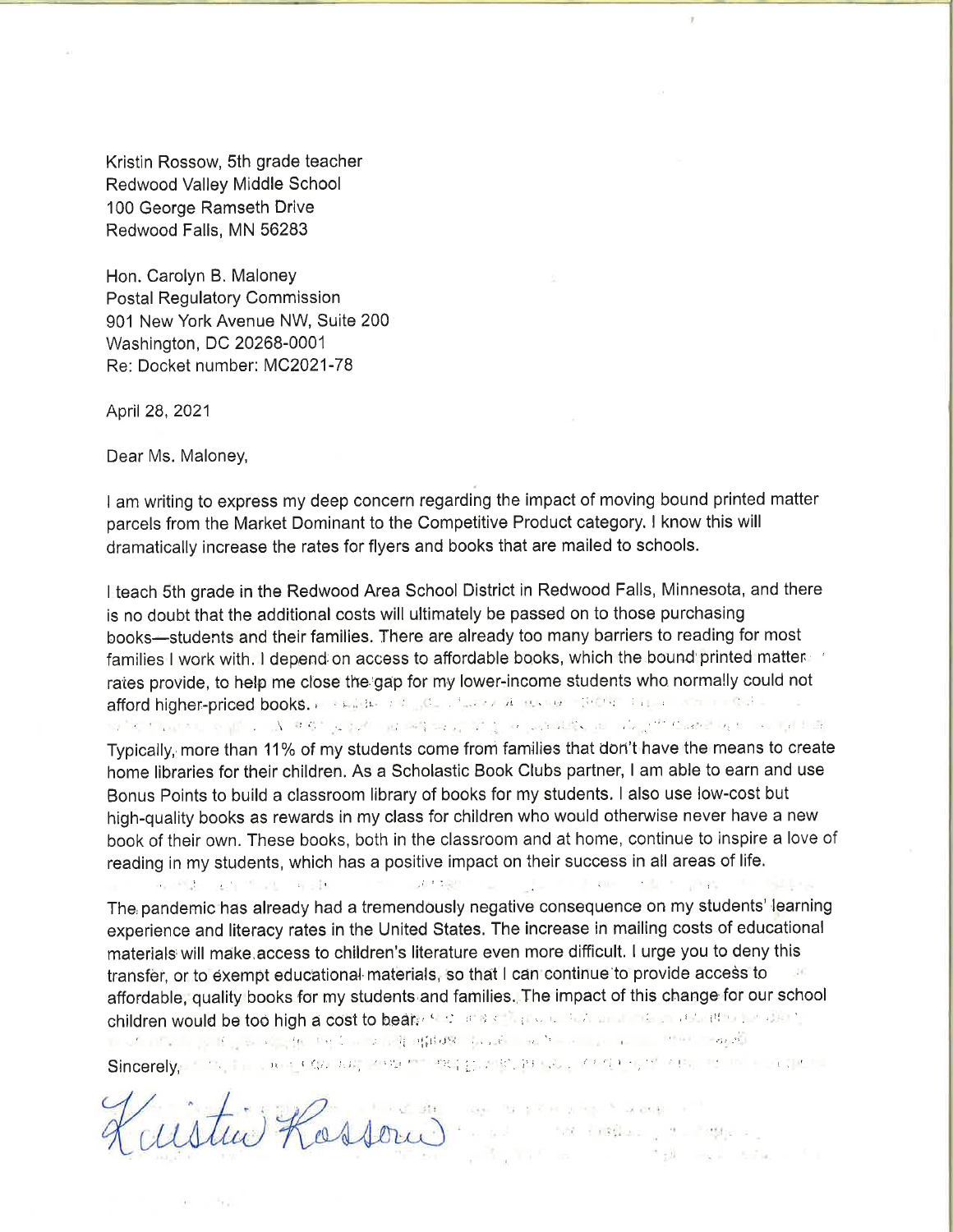Kristin Rossow Redwood Valley Middle School 100 George Ramseth Dr. Redwood Falls, MN 56283



Hon. Carolyn B. Maloney<br>Postal Regulatory Commission<br>901 New York Avenue NW, Suite 200<br>Washington, D.C. 20268-0001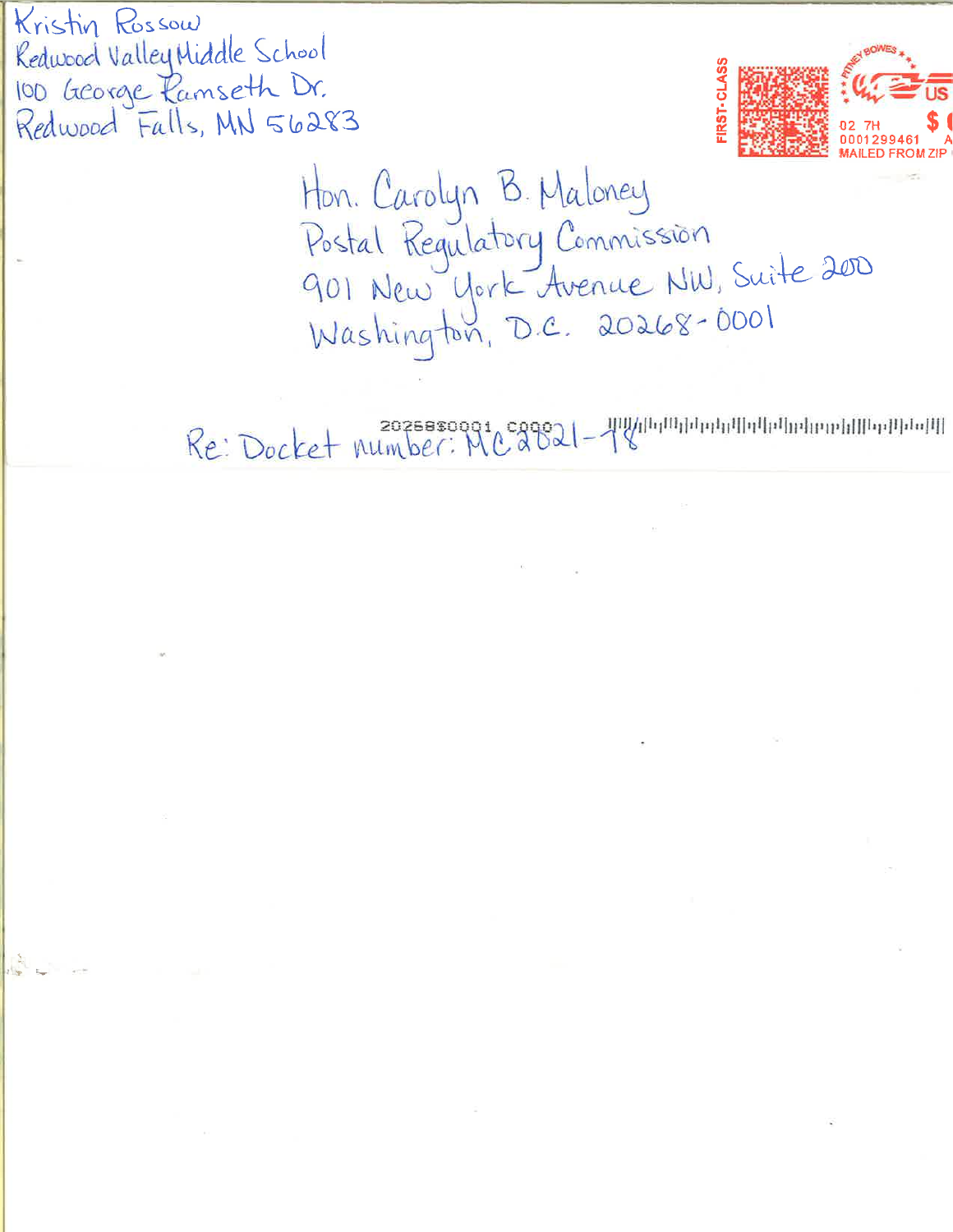Kristin Rossow, 5th grade teacher Redwood Valley Middle School 100 George Ramseth Drive Redwood Falls, MN 56283

Hon. Gary C. Peters **Postal Regulatory Commission** 901 New York Avenue NW, Suite 200 Washington, DC 20268-0001 Re: Docket number: MC2021-78

April 28, 2021

Dear Mr. Peters.

I am writing to express my deep concern regarding the impact of moving bound printed matter parcels from the Market Dominant to the Competitive Product category. I know this will dramatically increase the rates for flyers and books that are mailed to schools.

RECEIVED

2021 MAY 19 P 3: 32

POSTAL REGULATORY

Japan Serge Mar

I teach 5th grade in the Redwood Area School District in Redwood Falls, Minnesota, and there is no doubt that the additional costs will ultimately be passed on to those purchasing books—students and their families. There are already too many barriers to reading for most families I work with. I depend on access to affordable books, which the bound printed matter rates provide, to help me close the gap for my lower-income students who normally could not afford higher-priced books. an [일]&n 유입 30 일만 다 있어있는 - 31 mil mail · Built the <sup>politic</sup>ance from at

Typically, more than 11% of my students come from families that don't have the means to create home libraries for their children. As a Scholastic Book Clubs partner, I am able to earn and use Bonus Points to build a classroom library of books for my students. I also use low-cost but high-quality books as rewards in my class for children who would otherwise never have a new book of their own. These books, both in the classroom and at home, continue to inspire a love of reading in my students, which has a positive impact on their success in all areas of life.

The pandemic has already had a tremendously negative consequence on my students' learning experience and literacy rates in the United States. The increase in mailing costs of educational materials will make access to children's literature even more difficult. I urge you to deny this transfer, or to exempt educational materials, so that I can continue to provide access to affordable, quality books for my students and families. The impact of this change for our school children would be too high a cost to bear. The later a sould be a state of the state of the state of the state

Sincerely, Strategy THE FITTING MAN, THE REAL PROPERTY OF THE REPORT OF THE CONTRACT Kodwieczen mit en und werden mehr meine bereiten einer eine

Clester How the state of the state of the state 196 Adolf 10 L A R P Real of Const Leaving Construction and A the control of the control of the control of the control of the control of the control of the control of the control of the control of the control of the control of the control of the control of the control of the control